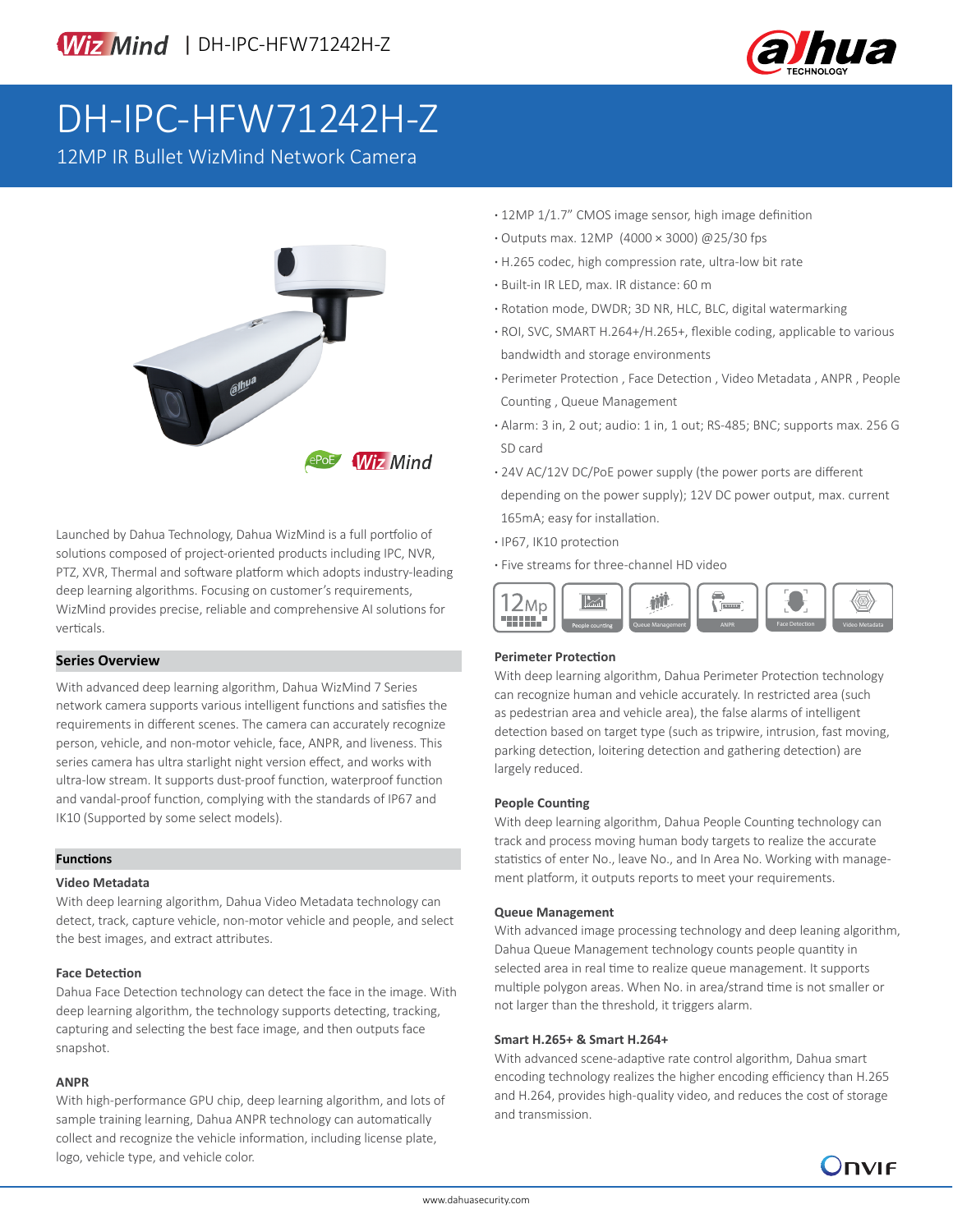# Wiz Mind | DH-IPC-HFW71242H-Z

# **Technical Specification**

# Camera

| Image Sensor                 |      | 1/1.7"12Megapixel progressive CMOS                              |                              |                              |                   |
|------------------------------|------|-----------------------------------------------------------------|------------------------------|------------------------------|-------------------|
| Max. Resolution              |      | 4000 (H) × 3000 (V)                                             |                              |                              |                   |
| <b>ROM</b>                   |      | 4 GB                                                            |                              |                              |                   |
| <b>RAM</b>                   |      | 2 GB                                                            |                              |                              |                   |
| Scanning System              |      | Progressive                                                     |                              |                              |                   |
| Electronic Shutter Speed     |      | Auto/Manual 1/3 s-1/100,000 s                                   |                              |                              |                   |
| Min. Illumination            |      | 0.01 Lux @F1.8                                                  |                              |                              |                   |
| S/N Ratio                    |      | $>56$ dB                                                        |                              |                              |                   |
| <b>Illumination Distance</b> |      | 60m (196.9 ft) (IR LED)                                         |                              |                              |                   |
| Illuminator On/Off Control   |      | Auto/Manual                                                     |                              |                              |                   |
| Illuminator Number           |      | 4 (IR LED)                                                      |                              |                              |                   |
| Pan/Tilt/Rotation Range      |      | Pan: 0°-360°<br>Tilt: 0°-90°<br>Rotation: 0°-360°               |                              |                              |                   |
| Lens                         |      |                                                                 |                              |                              |                   |
| Lens Type                    |      | Motorized vari-focal                                            |                              |                              |                   |
| Mount Type                   |      | $\phi$ 14                                                       |                              |                              |                   |
| Focal Length                 |      | 2.7 mm-12 mm                                                    |                              |                              |                   |
| Max. Aperture                |      | F1.8                                                            |                              |                              |                   |
| Field of View                |      | Horizontal: 103°-44°<br>Vertical: 75°-33°<br>Diagonal: 135°-55° |                              |                              |                   |
| Iris Type                    |      | Auto                                                            |                              |                              |                   |
| Close Focus Distance         |      | $1.2 \text{ m}$ (3.9 ft)                                        |                              |                              |                   |
| <b>DORI</b><br>Distance      | Lens | Detect                                                          | Observe                      | Recognize                    | Identify          |
|                              | W    | 93 m<br>$(305.1 \text{ ft})$                                    | 37 m<br>$(121.4 \text{ ft})$ | 18 m<br>$(59.1 \text{ ft})$  | 9 m<br>(29.5 ft)  |
|                              | T    | 205 m<br>$(672.6 \text{ ft})$                                   | 82 m<br>$(269.0 \text{ ft})$ | 41 m<br>$(134.5 \text{ ft})$ | 20 m<br>(65.6 ft) |
|                              |      |                                                                 |                              |                              |                   |

#### Smart event

| IVS.                       | Abandoned object; missing object                                                                                                                                                                                                                                                                                                                                                                                                                                                                                          |
|----------------------------|---------------------------------------------------------------------------------------------------------------------------------------------------------------------------------------------------------------------------------------------------------------------------------------------------------------------------------------------------------------------------------------------------------------------------------------------------------------------------------------------------------------------------|
| Professional, intelligent  |                                                                                                                                                                                                                                                                                                                                                                                                                                                                                                                           |
| IVS (Perimeter Protection) | Tripwire; intrusion; fast moving (the three functions<br>support the classification and accurate detection<br>of vehicle and human); loitering detection; people<br>gathering; parking detection                                                                                                                                                                                                                                                                                                                          |
| <b>Face Detection</b>      | Face detection; track; optimization; snapshot; face<br>enhancement; face exposure; face attribute extract,<br>6 attributes and 8 expressions: Gender, age, glasses,<br>expressions (anger, calm, happiness, sadness, disgust,<br>surprise, confusion and fear), mask, beard; face<br>matting setting: face, single inch photo; three snapshot<br>methods: real-time snapshot, optimization snapshot,<br>quality priority; face angle filter; optimization time<br>setting; Support Duration Optimal, Non-living Filtering |

| People Counting          | Support tripwire number counting, people counting in<br>area, and displaying and outputting yearly/monthly/<br>daily reports.<br>Support queue management, and displaying and<br>outputting monthly/daily reports.<br>Support 4 tripwire rules configuration, people<br>counting in 4 areas, and 4 queue management<br>functions.                                                                                                                                                                                                                                                                                                                                                          |
|--------------------------|--------------------------------------------------------------------------------------------------------------------------------------------------------------------------------------------------------------------------------------------------------------------------------------------------------------------------------------------------------------------------------------------------------------------------------------------------------------------------------------------------------------------------------------------------------------------------------------------------------------------------------------------------------------------------------------------|
| Video Metadata           | Vehicle detection, non-motor vehicle detection, face<br>detection, human body detection, track, optimization,<br>snapshot, report high quality picture, vehicle attributes<br>(license plate, vehicle type, vehicle color, and vehicle<br>brand), other attributes (sun visor, seatbelt, smoking,<br>phoning, in-car accessories, and annual vehicle<br>inspection mark), non-motor vehicle attributes<br>(vehicle type, vehicle color, hat, driver number, cloth<br>type, and cloth color), personnel attribute (cloth type,<br>trousers type, cloth color, trousers color, knapsack,<br>hat, gender and umbrella), face attribute (gender, age,<br>expression, glasses, mask, and beard) |
| Intelligent Search       | Work together with Smart NVR to perform refine<br>intelligent search, event extraction and merging to<br>event videos.                                                                                                                                                                                                                                                                                                                                                                                                                                                                                                                                                                     |
| Video                    |                                                                                                                                                                                                                                                                                                                                                                                                                                                                                                                                                                                                                                                                                            |
| Video Compression        | H.265; H.264; H.264H; H.264B; MJPEG (only supported<br>by the sub stream)                                                                                                                                                                                                                                                                                                                                                                                                                                                                                                                                                                                                                  |
| Smart Codec              | Smart H.264+<br>Smart H.265+                                                                                                                                                                                                                                                                                                                                                                                                                                                                                                                                                                                                                                                               |
| Video Frame Rate         | Main stream: 4000 × 3000 @1-25/30 fps<br>Sub stream: 704 × 576@1-25fps, 704 × 480@1-30fps<br>Third stream: 1920 × 1080 @1-25/30 fps<br>Fourth stream: 1920 × 1080 @1-25/30 fps<br>Fifth stream: 704 x 576 @1-25 fps; 704 x 480 @1-30<br>fps                                                                                                                                                                                                                                                                                                                                                                                                                                                |
| <b>Stream Capability</b> | 5 streams                                                                                                                                                                                                                                                                                                                                                                                                                                                                                                                                                                                                                                                                                  |
| Resolution               | 12M (4000 × 3000); 8M (3840 × 2160); 6M (3072 ×<br>2048); 5M (3072 × 1728); 5M (2592 × 1944); 4M (2688<br>x 1520); 3M (2048 x 1536); 3M (2304 x 1296); 2M<br>(1920 × 1080); 1.3M (1280 × 960); 720P (1280 × 720);<br>D1 (704 x 576/704 x 480); CIF (352 x 288/352 x 240);<br>VGA (640 × 480)                                                                                                                                                                                                                                                                                                                                                                                               |
| <b>Bit Rate Control</b>  | CBR/VBR                                                                                                                                                                                                                                                                                                                                                                                                                                                                                                                                                                                                                                                                                    |
| Video Bit Rate           | H.264: 32 kbps-16384 kbps<br>H.265: 32 kbps-14080 kbps                                                                                                                                                                                                                                                                                                                                                                                                                                                                                                                                                                                                                                     |
| Day/Night                | Auto (ICR)/Color/B/W                                                                                                                                                                                                                                                                                                                                                                                                                                                                                                                                                                                                                                                                       |
| <b>BLC</b>               | Yes                                                                                                                                                                                                                                                                                                                                                                                                                                                                                                                                                                                                                                                                                        |
| <b>HLC</b>               | Yes                                                                                                                                                                                                                                                                                                                                                                                                                                                                                                                                                                                                                                                                                        |
| <b>DWDR</b>              | Yes                                                                                                                                                                                                                                                                                                                                                                                                                                                                                                                                                                                                                                                                                        |
| White Balance            | Auto/natural/street lamp/outdoor/manual/regional<br>custom                                                                                                                                                                                                                                                                                                                                                                                                                                                                                                                                                                                                                                 |
| Gain Control             | Auto/Manual                                                                                                                                                                                                                                                                                                                                                                                                                                                                                                                                                                                                                                                                                |
| Noise Reduction          | 3D <sub>NR</sub>                                                                                                                                                                                                                                                                                                                                                                                                                                                                                                                                                                                                                                                                           |
| <b>Motion Detection</b>  | OFF/ON (4 areas, rectangular)                                                                                                                                                                                                                                                                                                                                                                                                                                                                                                                                                                                                                                                              |
| Region of Interest (RoI) | Yes (4 areas)                                                                                                                                                                                                                                                                                                                                                                                                                                                                                                                                                                                                                                                                              |
| Smart Illumination       | Yes                                                                                                                                                                                                                                                                                                                                                                                                                                                                                                                                                                                                                                                                                        |
| Defog                    | Yes                                                                                                                                                                                                                                                                                                                                                                                                                                                                                                                                                                                                                                                                                        |
| Image Rotation           | 0°/90°/180°/270° (Support 90°/270° with 1080p<br>resolution and lower.)                                                                                                                                                                                                                                                                                                                                                                                                                                                                                                                                                                                                                    |
| Mirror                   | Yes                                                                                                                                                                                                                                                                                                                                                                                                                                                                                                                                                                                                                                                                                        |
| Privacy Masking          | 4 areas                                                                                                                                                                                                                                                                                                                                                                                                                                                                                                                                                                                                                                                                                    |